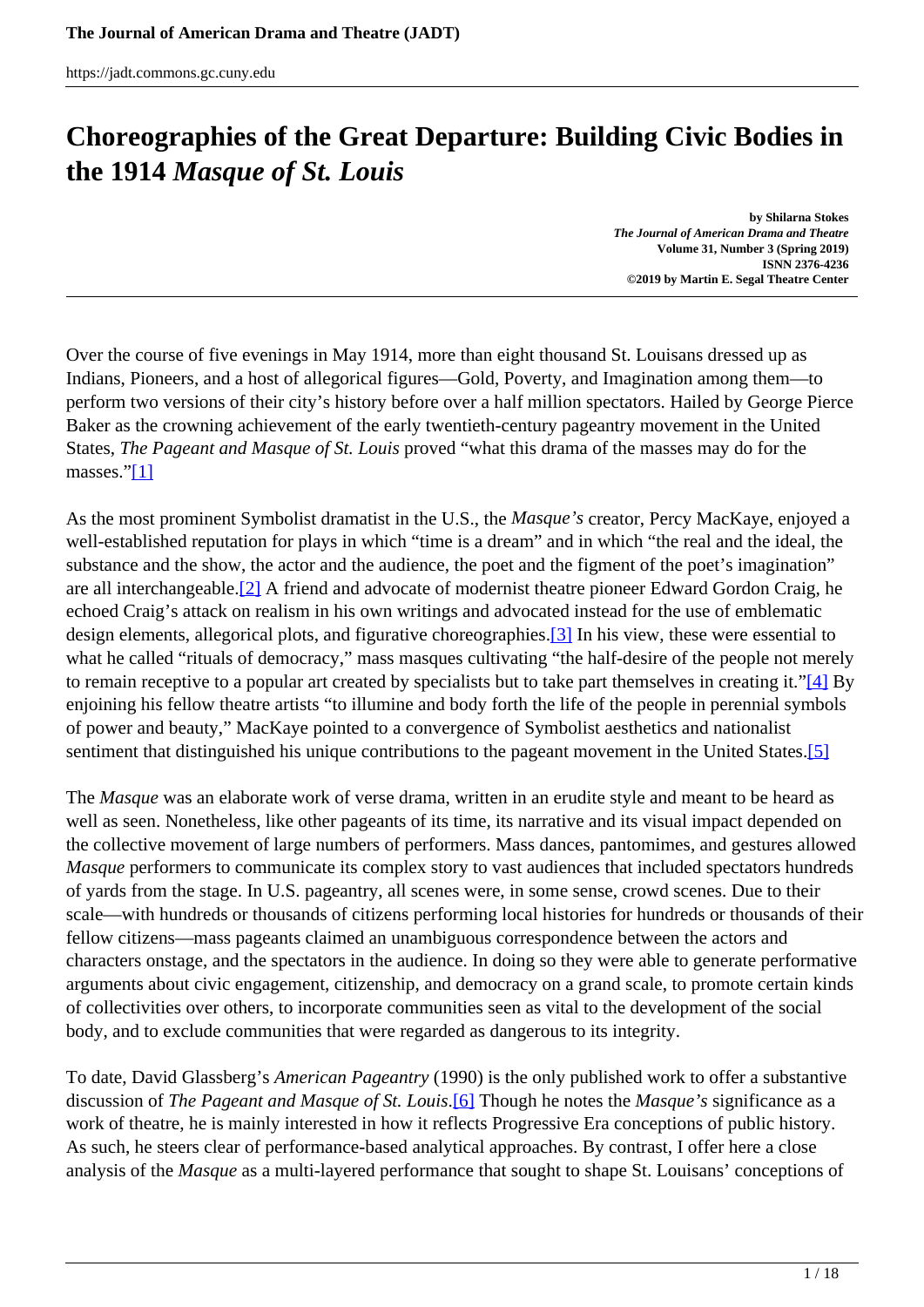collectivity through embodied practices of dance, gesture, and pantomime, as well as the embodying practices of casting and puppetry. In what follows, I discuss how MacKaye's *Masque* performed processes of civilization and Americanization that were designed to influence the newly expanded white population of the city. I draw on archival materials, MacKaye's published works, contemporary secondary sources, and the text of the *Masque* to demonstrate how its three distinct choreographic modes sustained these processes. Its first and second modes of "playing Indian"—the ritualized and the savage—demonstrated for audiences the difference between rational forms of collective self-organization and wild expressions of collective fervor. The third mode, "Playing Pioneer," gave shape to an ideal civic body that was consistent with the political and economic vision of city officials.



*The Pageant and Masque of St. Louis* and its audience, courtesy of Dartmouth College Library.

Reaching its peak of influence in 1914, the American Pageantry movement, as it was called by its supporters, sought to achieve the complete transformation of society through the nationwide production of large-scale pageants: vast open-air historical dramas in which hundreds or thousands of local amateur performers participated.[7] Pageants could be fitted to almost any purpose, though they were nearly always associated with Progressive Era causes and themes. Whereas some reformers saw pageants as civic rituals that would, in time, give shape to a genuine democratic social order, others saw them as an efficient means of achieving immediate political reforms and modernization schemes. Given the wide range of aesthetic and social ideals to which pageants aspired, and the variety of communities that created them, it is not surprising that current scholarship concerned with the American Pageantry movement is similarly varied, tending to ground itself in matters specific to locality and history, and to organize itself around discrete social problems.[8]

For MacKaye, pageantry was an antidote to the problem of commercialized leisure and its effect on the white urban working classes. In *The Civic Theatre in Relation to the Redemption of Leisure* (1911), MacKaye's sweeping proposal to reform theatre in the United States, he writes that "The use of a nation's leisure is the test of its civilization. How then does [this gigantic producer America] organize his night leisure? Into what hands of public trust does he commit this most precious engine of national influence? Ignored by the indifference of public spirit, [it] has been left to be organized by private speculation—the amusement business."[9] For MacKaye, only the symbolist theatre's refusal to reproduce reality, its utopian insistence on transformation, and its emphasis on universality were powerful enough to redirect the gaze of spectators past motion-pictures, vaudeville, and burlesque shows, and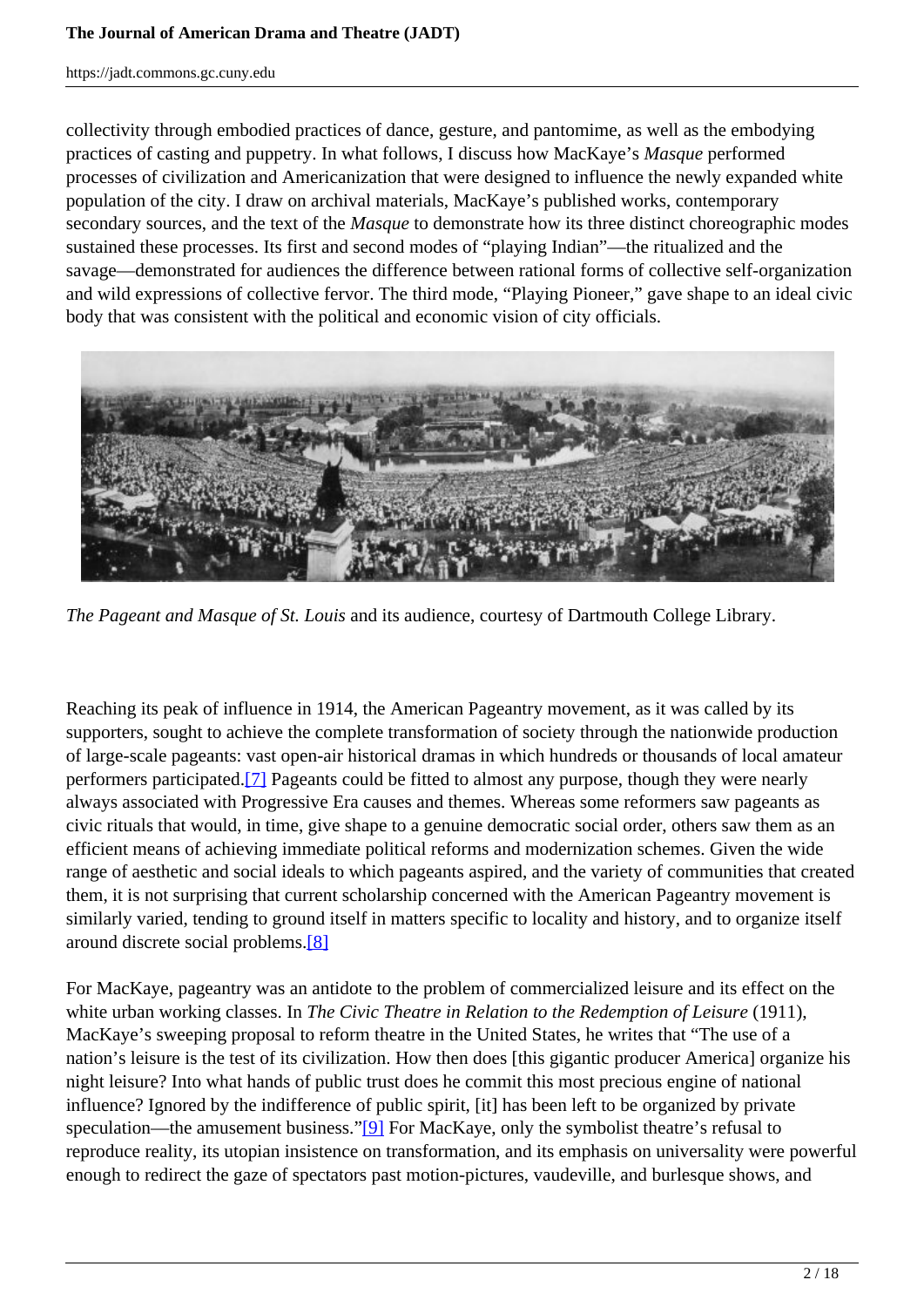towards a "nobler theatre" existing "not primarily for the boards" but "in the mind of man."[10] It is on that imaginary stage, MacKaye believed, that human beings may play their proper roles and begin to envision better forms of social organization.

The St. Louis Pageant Drama Association (SLPDA), organizers of *The Pageant and Masque*, had two interrelated aims: to inspire a sense of civic unity in a city with a rapidly growing and increasingly heterogeneous population, and to use this sense of civic engagement to convince voters to pass a new city charter calling for the construction of a downtown plaza and bridge. Three years earlier, Civic League members who had led the charter campaign represented it as a boon to business owners and real estate developers. When the campaign failed they blamed ethnic divisions that, from their perspective, kept residents focused on the growth of their own neighborhoods rather than on projects benefitting St. Louis as a whole. Reinvented as the SLPDA in 1914, former Civic League members argued that *The Pageant and Masque* would "influence and control the emotions of the masses that their civic activity will be along proper lines," thereby convincing voters to pass the charter.[11] Whereas MacKaye drew on the language of art, spirituality, and the social good to explain the purpose of his masques and pageants, the SLPDA expressed its aims in terms of progress, efficiency, and the social order. Both, however, operated on the same collective subject: white St. Louisans whose collective mind needed redirection and cultivation, and whose collective body needed redefinition and reorganization.

By 1914 St. Louis had already been the site of several monumental celebrations including the 1904 Louisiana Purchase Exposition and Olympic Games, the 1904 Democratic National Convention, and the 1909 Centennial of the city's incorporation. Whether to surpass its own recent history of mass performances or to outdo other U.S. cities that had recently hosted mass pageants, the SLPDA made a bold decision when it agreed to MacKaye's plan for a colossal double-feature. Thomas Wood Stevens's naturalistic pageant would present historical episodes performed during daylight hours. Beginning at nightfall, MacKaye's masque would reinterpret Stevens's play in the mode of symbolism, employing allegorical mass characters, abstract design, and sequences of symbolic mass movement. MacKaye's frequent collaborator, Joseph Lindon Smith, would direct and choreograph the *Masque*, which in the end took more than five hours to perform.[12]

The American Pageant Association defined the masque as a subgenre of pageantry in which the balance between realism and symbolism favored the latter.[13] The differences were more significant, however, for MacKaye. Whereas the function of a pageant is to reenact the past, the aim of a masque, according to MacKaye, is to point to the future progress of civilization. Unlike other pageants of the period, which MacKaye regarded as "tending [too much] toward the static," his *Masque* sought to represent the dynamic energies of modern life with its crowded cities and its seemingly endless flows of people by means of "large rhythmic mass-movements of onward urge, opposition, recoil and again the sweep onward"—crowd movements that were part of the script and integral to the plot.<sup>[14]</sup>

The plan to produce both a pageant and a masque solved what MacKaye described as "a special problem in crowd psychology."[15] Because "a huge, half-socialized, modern multitude [is] unused by experience to imagining," the unique function of the *Masque* was to "lead the attention of [the] large masses" from the realistic images presented in the earlier *Pageant* towards symbolic forms representing the theme of the *Masque*: "the fall and rise of social civilization."[16] The idea that civilizations, like organic species, must evolve or suffer extinction, was one to which MacKaye subscribed. Like many among the intellectual elite, he believed that European civilization was in a state of irreversible moral and physical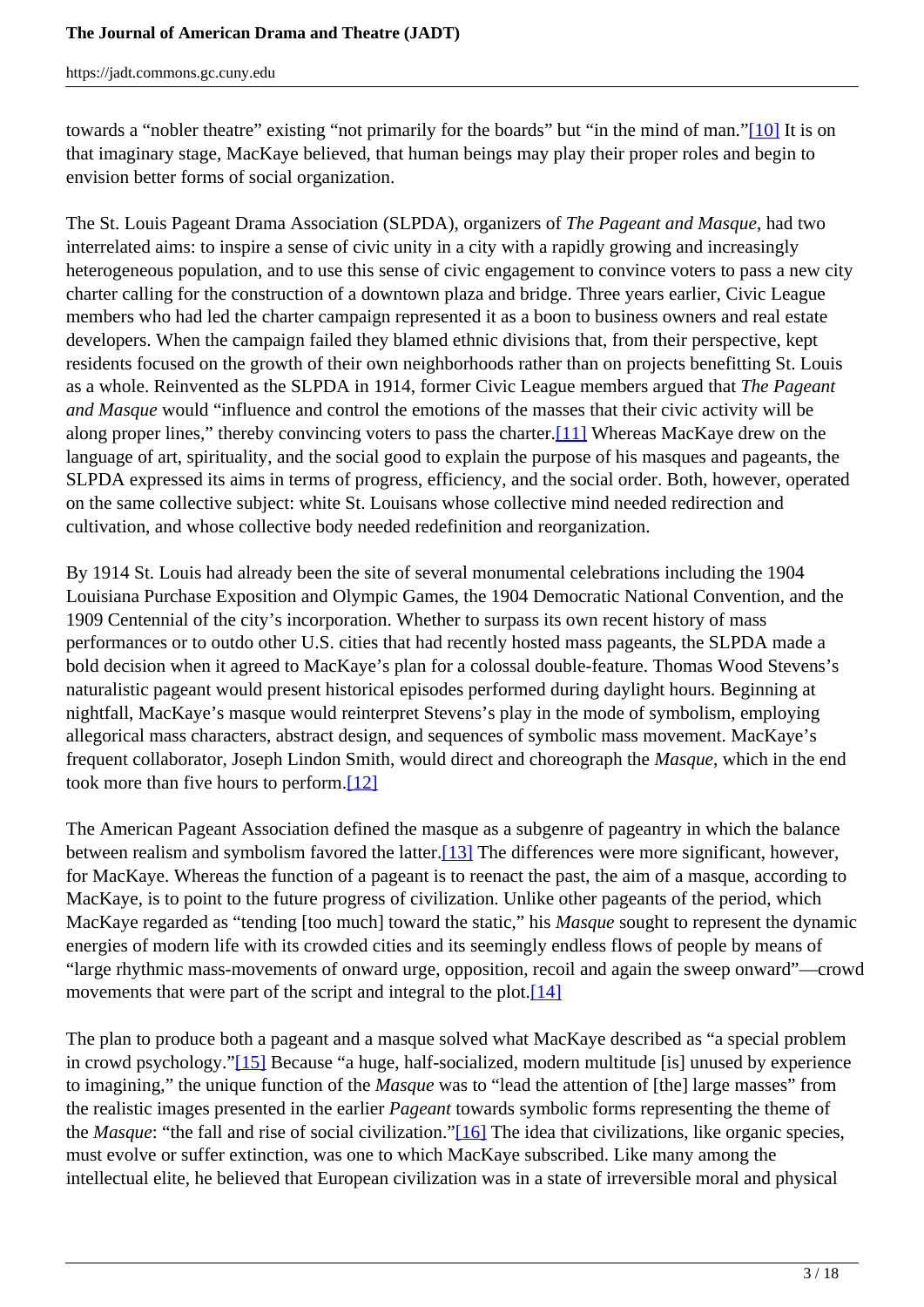decline because of increasing political unrest and urban overcrowding, plagues that threatened to reach U.S. shores via the mass migration of Europe's working classes.

The *Masque* took place at the height of the "Great Departure," historian Tara Zahra's term for the period between 1846 and 1940 when more than fifty million Europeans moved to the Americas, the majority from Italy, Russia, and Austria-Hungary.[17] Between 1900 and 1910, St. Louis's foreign-born white population increased nearly 35%, leading to an overall population increase of nearly 20%. Because St. Louis's rapid growth was directly attributable to recent immigration, city officials recognized the need to communicate with a greater variety of immigrant communities than the city had seen in its history.

The SLPDA claimed *The Pageant and Masque* would break down divisions between the city's ethnically diverse communities. However, the eventual result of the six-month long casting process was to expand the definition of who counted as a St. Louisan by implicitly establishing whiteness, rather than duration of residency, as the only essential criterion. Although black St. Louisans outnumbered all but the city's German and Irish populations, and although the overall percentage of black residents was increasing at a much higher rate than that of white residents, only one Black St. Louisan appeared in MacKaye's *Masque*—in the allegorical role of Africa. St. Louis's Indigenous community was small by comparison with other ethnic groups. Nonetheless, when a Chippewa group proposed to perform in an exhibition baseball game for a fee the SLPDA declined their offer.[18] Not one Indigenous person appeared in MacKaye's *Masque.*

As one example of the "rituals of race" described by Alessandra Lorini, the *Masque of St. Louis* proposed to gather as many as possible under the sheltering canopy of whiteness in order to answer the question of how to create cohesive civic bodies in an age of racial and ethnic conflict.<sup>[19]</sup> Although the SLPDA's refusal to allow the Chippewa to participate was only one of many acts of exclusion from the pageant's history, the number and variety of Indigenous communities represented in the *Pageant* by white performers (Mississippians, Osage, Missouri, and more), in contrast to the total invisibility of black communities, invites questions concerning why "Indians" were so heavily represented in the *Masque*.

For the majority of its performers, participation in the city's largest civic spectacle meant covering one's face and body with copper greasepaint and "playing Indian," a concept Philip Deloria has used to describe performances of nativeness by non-native peoples that serve to negotiate contradictory models of U.S. national identity.[20] In the *Masque*, the symbolic value of Indian bodies is so great that actual Indigenous bodies, as persistent reminders of colonial violence, are rendered invisible. MacKaye himself blamed the "reverted social state" of "the Indian race" on the invasion of the hordes of the bison.[21] Building on Deloria's work, Shari Huhndorf provides additional context for an interpretation of the *Masque* through her focus on nineteenth- and twentieth-century examples of "going native" that contributed to "the regeneration of racial whiteness and Euro-American society," particularly during "moments of social crisis that [gave] rise to collective doubts about the nature of progress."[22]

In keeping with Huhndorf's assessment of the kinds of social malaise that "going native" has habitually addressed, representations of Indians in the *Masque* in fact bore little resemblance to other contemporary attempts to portray Indigenous peoples, such as those that took place in Wild West shows or World's Fairs. Rather, "playing Indian" in the *Masque* was a way to engage and represent white urban workers to themselves—the same leisure-seekers who MacKaye's Civic Theatre plan proposed to re-educate. That pageants often linked the bodies of Indians to those of white urban workers can be seen in countless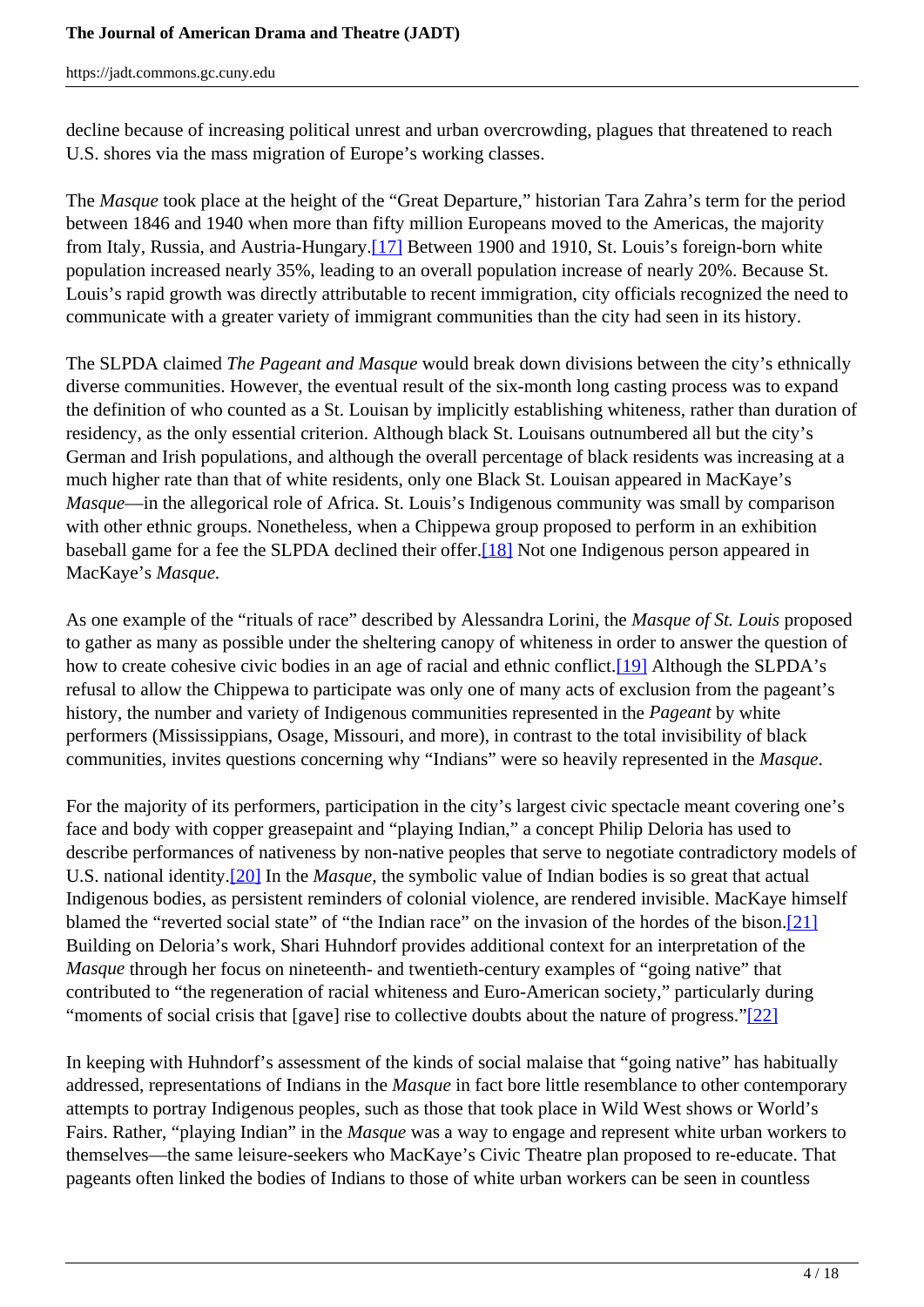images that represent workers and Indians mirroring one another in costume or in gestures of submission. In cartoons like one from the *St. Louis Globe-Democrat*, *Masque* participants perform gestures involved in Indian work and ritual on a mound "built by Moundbuilders Local no. 6," and discuss "working class" themes such as baseball, lumbago, and the need for tobacco.

*The Masque's* representation of Indians was both a continuation of and an exception to the modes of "playing Indian" that took place in Wild West shows or in World's Fairs, both of which had begun to attract massive audiences well before the pageant movement began. Like the Wild West shows in which Indigenous performers "[observed] traditional spiritual and cultural practices, [and] simulated hunting, shooting, and fighting back," the *Masque's* red-face performers engaged in similar activities for an audience.[23] Like the 1904 World's Fair that took place in St. Louis, in which a model Indian school operated alongside a model ethnological village, the *Masque* aimed to articulate differences between "progressive Indians" and "primitive Indians."[24] Unlike both the Wild West shows and the World's Fairs, however, no Indigenous performers appeared in the *Masque.* As such, the *Masque's* Indians did not aim at authenticity and were not subjects of an anthropological gaze. Rather, they offered an example of red-face performance that wholly consumed and expelled the bodies of Indigenous persons in order to represent them as a collective symbol of a vanished past.

Mass masques like MacKaye's were spectacles that claimed to be anti-spectacle, and commercial enterprises that claimed to be anti-commercial. Defined as gatherings *of* the people and as events performed *by* the people (rather than as entertainments performed by paid professionals) the exclusion of Indigenous performers in pageants and masques was consistent with the contradictions inherent in an art form that sought to give shape to ideas of "the people" by excluding so many of them. To participate in a pageant not only meant "going native" but "becoming native," in the sense of performing one's affective belonging to a place in which one was not born. Indigenous peoples stood apart from the structures of belonging that the pageants and masques offered to others because, being neither white nor able to become white, they could only ever be foreign.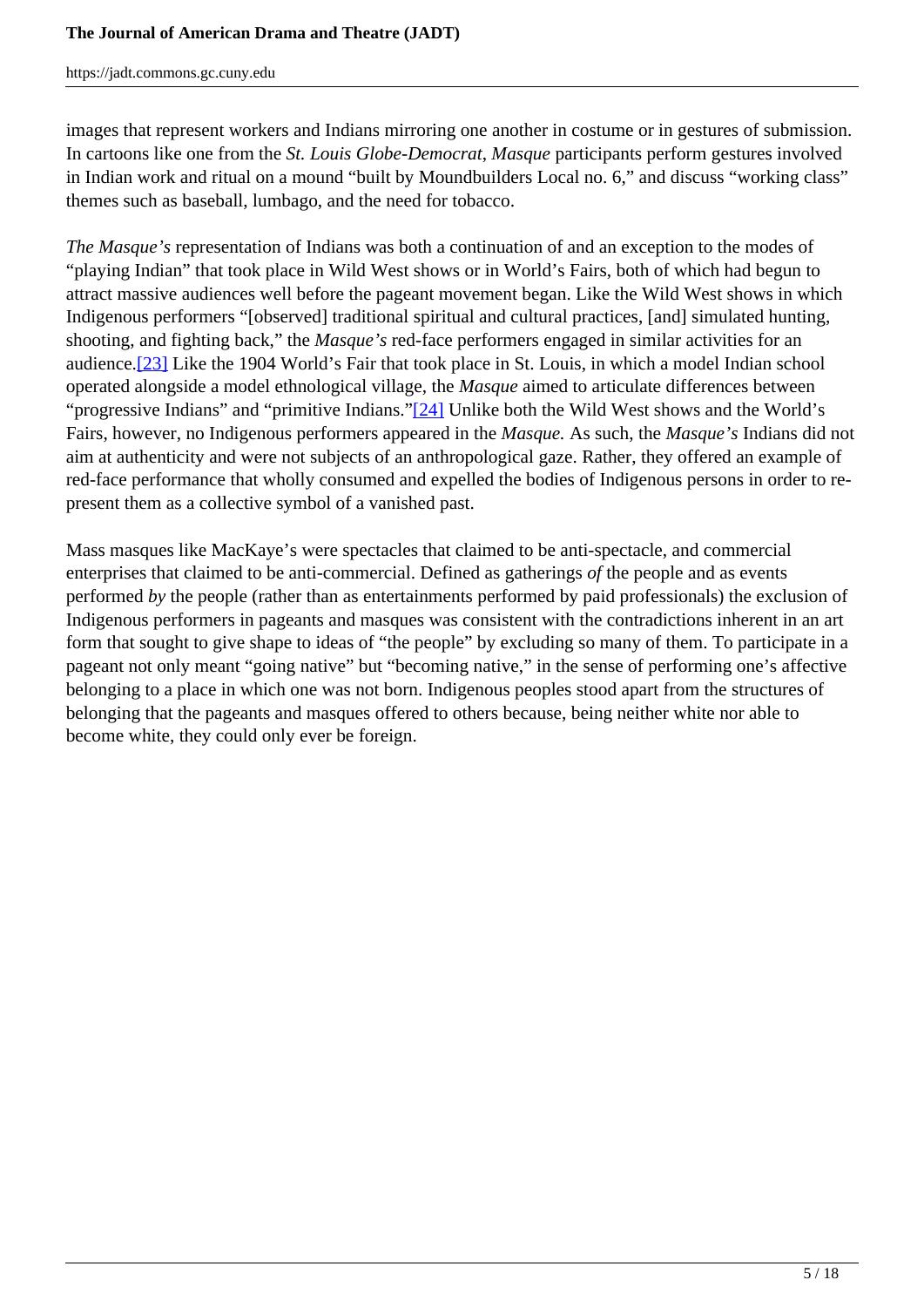#### **The Journal of American Drama and Theatre (JADT)**

https://jadt.commons.gc.cuny.edu



Poster for *A Pageant of Progress* in Lawrence, Massachusetts (1911), courtesy of Dartmouth College Library, and "Sidelights on the Pageant." *St. Louis Globe-Democrat*, May 29, 1914.

The Prelude to the *Masque* depicted an invented lamentation ritual of the Mississippian or "moundbuilding" peoples, the eleventh-century inhabitants of the middle Mississippi river valley known for their creation of colossal earthwork mounds. In MacKaye's mass pantomime, the Moundbuilders performed ceremonial dances, acrobatic feats, and prayers in honor of a deceased leader. Employing a ritualized mode of "playing Indian," the *Masque* offered spectators a demonstration of a self-governing civic body that supported both MacKaye's theatrical vision and the SLPDA's economic vision, a body that achieved physical excellence through ritual dances imitating the geometrical forms of the city's sacred architecture.

Although few St. Louisans were familiar with them, MacKaye was so enchanted by his visit to the "Mounds" in nearby Cahokia, Illinois that he decided to recreate them in St. Louis's Forest Park. The densely populated urban center of Mississippian culture, also called Cahokia, was composed of a vast central plaza, surrounded by mounds of differing geometrical shapes that may have corresponded to different civic functions. $[25]$  The plan of this ancient city, with its monumental buildings, vast causeways, and interconnected plazas, correlated well with the city-of-the-future envisioned by the SLPDA. It also suited MacKaye's goal, which was to imbue his *Masque* with classical values of form, beauty, and serenity.

Despite the depiction of Moundbuilder rituals in the *Globe-Democrat* cartoon, the participants in the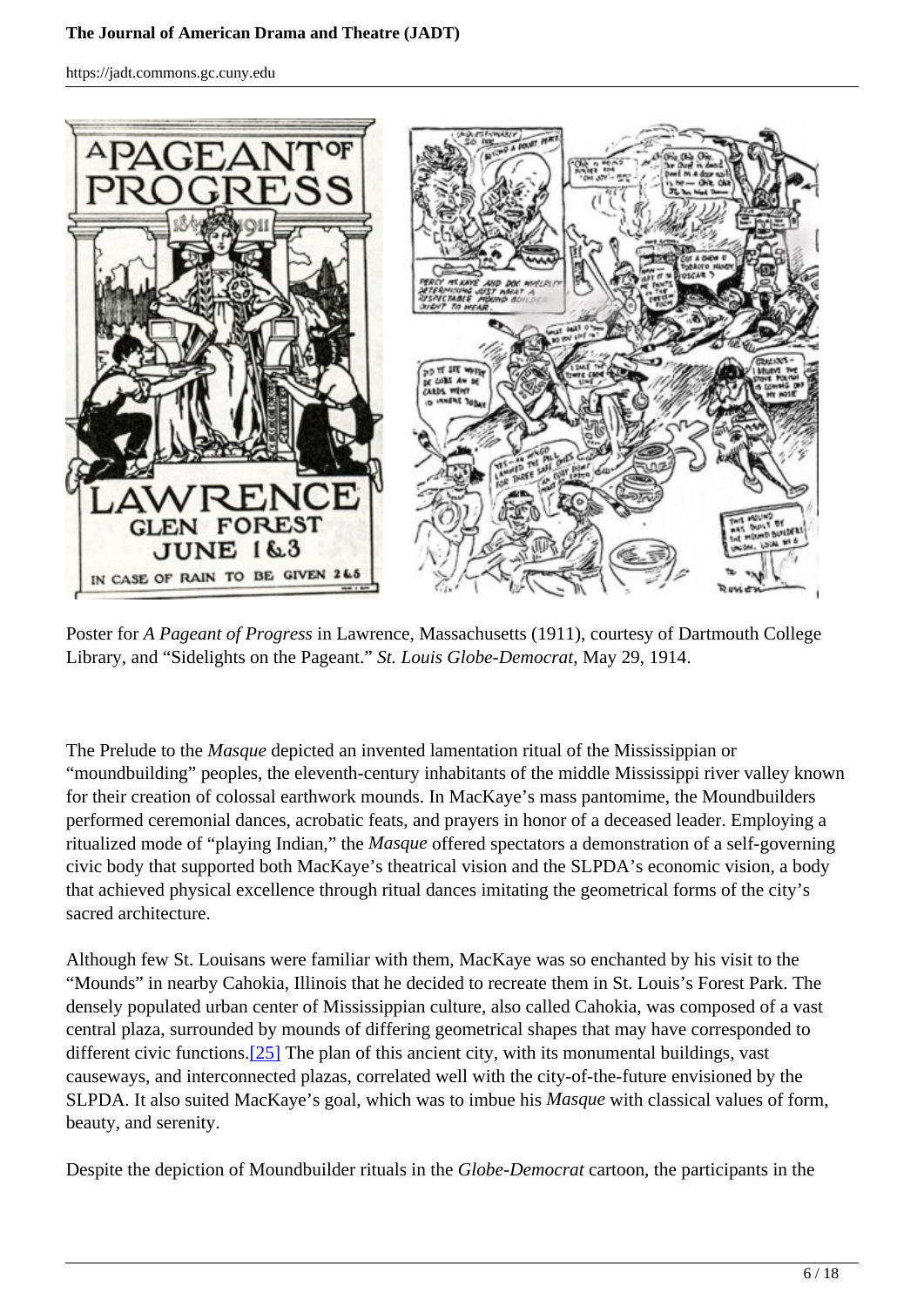Prelude were not middle-aged men, but Boy Scouts and girls from local athletics clubs as well as young leaders of these organizations. Baker described the choreography of the scene: "Slowly and exquisitely, figures walking, swaying, dancing, filled the great stage [with] right arm extended before them and right knee raised high like figures in Assyrian *bas-reliefs*, [. . .] their bodies stained a yellow-brown."[26] Ernest Harold Baynes added, "They represent the race at the very height of its civilization—a people beautiful of form and dress, lithe and graceful of movement, rejoicing in the strength and skill of their bodies which have been brought to a wonderful state of perfection."[27] As described by Baker and Baynes, the athletic bodies of the *Masque's* young performers provided the model material from which great civilizations may be built; moreover, their callisthenic acts confirmed that bodies can be "brought to perfection" through the performance of civic rituals such as the *Masque*.

The Moundbuilders' tightly choreographed ritual, designed by Joseph Lindon Smith, demonstrated their ability to create complex patterns without the instruction of a visible leader.<sup>[28]</sup> Instead, their movements were directed by the geometrical motifs of the emblematic setting: the cubic altar, the circular shrine, and the pyramidal mounds. Photographs taken during rehearsal and in performance indicate that although both male and female Moundbuilders entered in winding lines imitating the shape of a river, the boys soon began to dance in a rectangular pattern around the center altar while the girls danced towards them, eventually forming circles on stage left and right. The men playing older priests arranged themselves symmetrically at the edges of the largest central mound, creating a triangle while younger boys imitated their elders by making human pyramids on top of the two smaller mounds at stage left and stage right. In Smith's choreography, the Moundbuilders were represented as a people who have so thoroughly incorporated the architectural shapes surrounding them that they need no leader to guide their movements. They performed as a self-governing civic body, whose rational and efficient movements corresponded in every detail to the design of their city.



Moundbuilders rehearsing the Prelude, courtesy of Dartmouth College Library.

As the Moundbuilders' ritual faded from the audience's view, an enormous puppet called Cahokia was revealed sitting on the center mound. Waking from a long sleep, he explained to the audience that the preceding Prelude enacted his dreaming memory of the glorious city in which he was once a revered priest. Now, Cahokia lamented, his people have vanished. MacKaye lovingly called Cahokia "my Übermarionette."[29] Although the convention of beginning a pageant with a soliloquy delivered by an Indian was already well-established, MacKaye's decision to use a giant puppet was unusual. Cahokia's majestic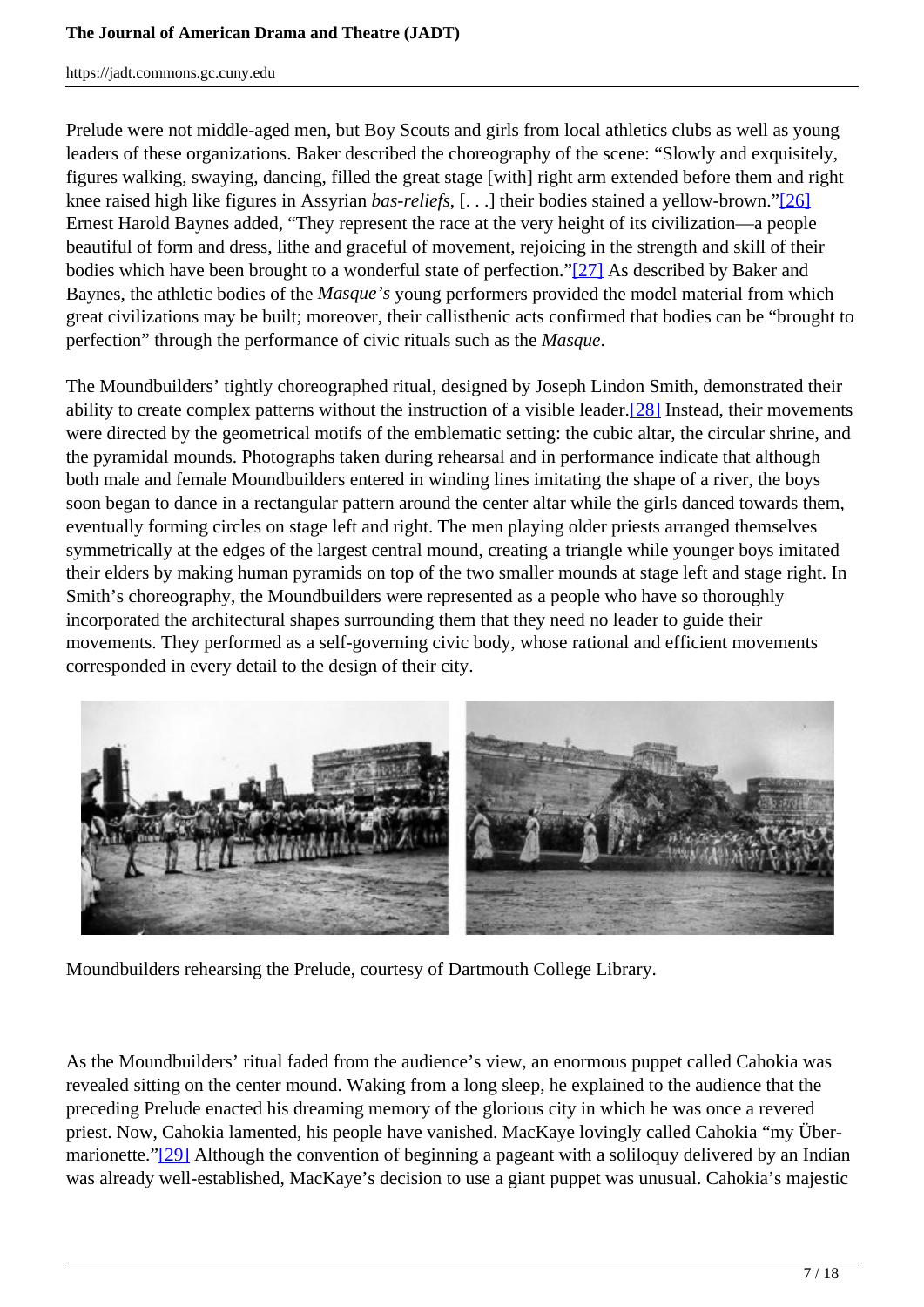presence not only underscored the extent of Edward Gordon Craig's influence upon MacKaye's ideas for reforming US theatre, it provided an aesthetic form through which MacKaye communicated his understanding of the relationship between the creative artist and the people in the socio-aesthetic work of pageantry.

MacKaye's profound reverence for Cahokia is unmistakable in numerous photographs that show him gazing up at the puppet and holding his hand. Conversely, photographs showing MacKaye rehearsing with actors tend to betray the posture of a stern disciplinarian. The different attitudes displayed in these photographs suggest that, for MacKaye, as for Craig, the human body was less suitable material for art than the Über-marionette. Unlike the "half-formed" people of St. Louis, who "provide[d] in themselves [the] creative material" for the poet-dramatist to shape and control, Cahokia's puppet-body was an already complete work of art exemplifying MacKaye's ideal civic body—his limbs, head, and hands moving in harmony with each other and with the music of the hidden orchestra.[30] MacKaye professed disagreement with Craig's idea to banish from the theatre all "the personal elements implied in the work of the actor."[31] However, his repeated descriptions of *Masque* participants as materials to be harmonized through performance suggest that MacKaye relished the opportunity to transform the individual bodies of St. Louisans as well as the civic body of St. Louis into works of art that might move with as much grace and precision as a puppet.



MacKaye holds Cahokia's hand. MacKaye directs Raymond Koch. Courtesy of Dartmouth College Library.

Although the Moundbuilders, like Cahokia, embodied physical perfection, they did not speak. Consequently, it was left to Cahokia to speak as the last member of his once-civilized tribe:

[...] Ai-ya, my people! Where are the tribes of Cahokia? Lo, where the trails of twilight Hide them, naked and scattered,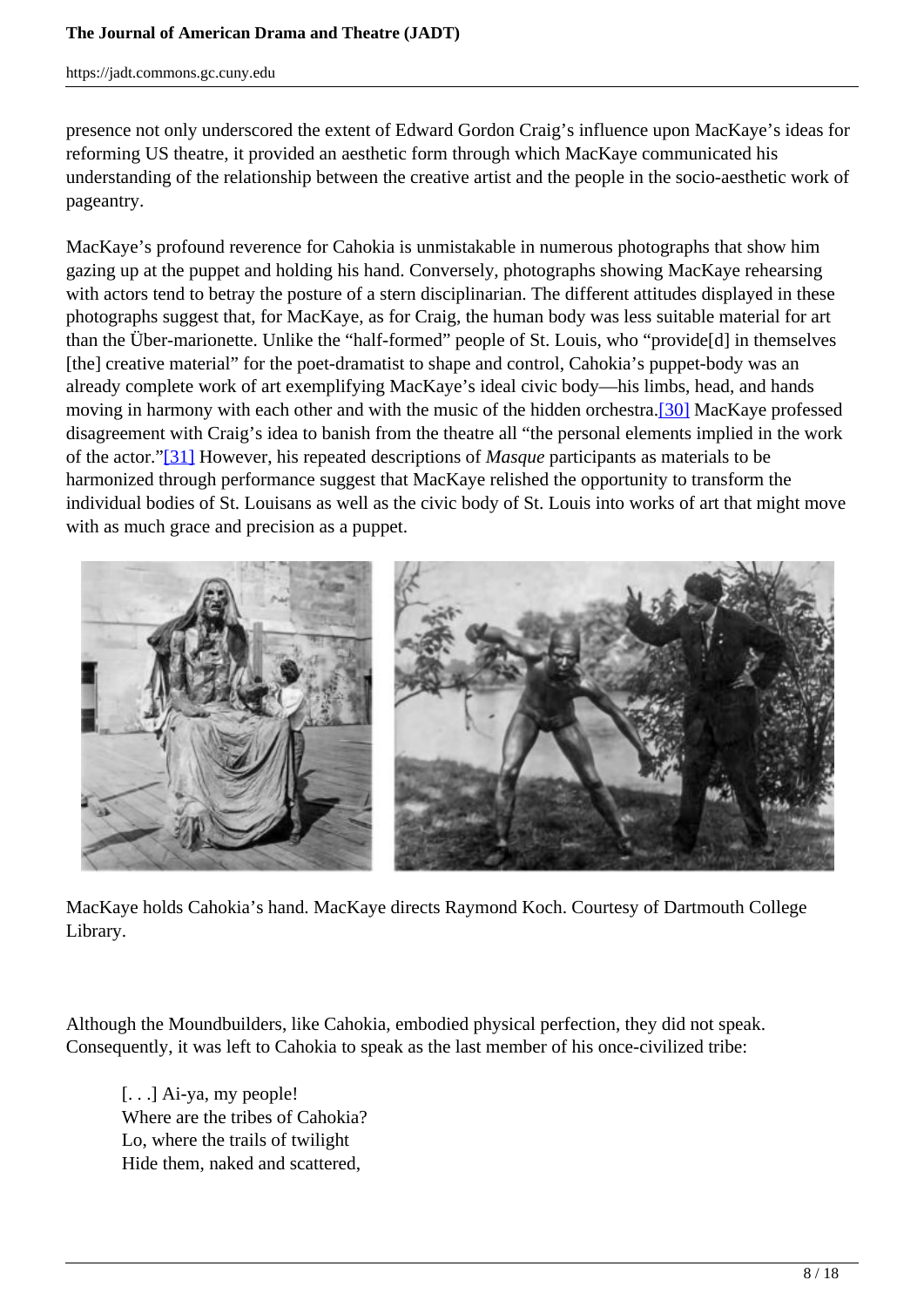Luring them backward—backward Deeper in primal darkness, Masking with brutes, and mating In lairs of the jungle.[32]

With these lines Cahokia bewailed the de-evolution of his people into the beast-like Wild Nature Forces, a group of characters that allegorized all the allegedly savage Indigenous communities descended from the Moundbuilders. A brief glance at the text of Stevens's *Pageant* helps makes this clear for its opening scenes trace the de-evolution of the Indian from a supposedly single, distinct culture (that of the Moundbuilders) to a passel of nomadic hordes whose degenerate habits are easily repelled, then reeducated through the heroic efforts of European colonists. In Stevens's *Pageant* the Osage and the Missouri are represented as homeless, cowardly thieves who survive by means of begging and stealing. Those St. Louisans who played Osage and Missouri in *Pageant* scenes were double-cast as Wild Nature Forces in the *Masque.*[33] MacKaye's stage directions indicate what has become of them: "*Below [Cahokia], mysterious, half-seen, at the foot of the mound—crouched on its sides and lurking in the dark background--brute-headed forms of the "Wild Nature Forces" move and mingle with glimmering limbs of savages*."[34]

Recognizing the *Masque's* Indians as a representation of the city's rapidly expanding white workingclass population, it becomes apparent that the transition from "playing Moundbuilders" to "playing Wild Nature Forces" signified a descent from civilization into savagery, and from culture into nature, that was resonant with contemporary fears about urban overcrowding and the corrupting influence of urban life. Like the denizens of modern cities, which sociologist E.A. Ross described as scenes of "mingling without fellowship and [. . .] contact without intercourse," of "wolfish struggle, crimes, frauds, exploitations and parasitism," the tribes of Cahokia, the puppet-priest explained, were lured away from their ancestral grounds.[35] No longer heeding Cahokia's prayers, the Wild Nature Forces began to obey gods of Chaos who urged them to give into their basest animal instincts towards lust, greed, and violence.

In all their aspects, the Wild Nature Forces illustrated the savagery of the modern city. Their movements consisted of lurking, crouching, crawling, mingling, mating, leaping, rushing and, unsurprisingly, crowding. Unlike the Moundbuilders, the Wild Nature Forces exhibited only groping, half-formed motions or rowdy, uncontrolled dancing. They gestured in multiple, arbitrary directions, all at the same time. They remained close to the ground where it was darkest and their shapes, which are described in the text of *Masque* as "half-seen" or "half-hidden," were indistinguishable from one another.

When the allegorical character named Saint Louis first entered the *Masque*, he appeared as a four-yearold boy, dragging behind him an immense sword that was too heavy for him to lift. Sensing his weakness, the Wild Nature Forces attacked the child, attempting to kidnap him. At the moment Saint Louis miraculously heaved the sword high above his head, the Wild Nature Forces suddenly froze, stunned into stasis and silence, "the beast faces [. . .] startled, glowering, murmurous."[36] Then, all at once, they "swarm[ed] down the mound sides, rush[ed] into the darkness and vanish[ed]."[37] Saint Louis's first victory in the *Masque* was one in which the mere appearance of a symbol of European conquest possessed the power to bring savage bodies to order and banish them from the stage.

Having cleared the stage of actual Indigenous persons, stage Indians, and allegorical Indian figures by the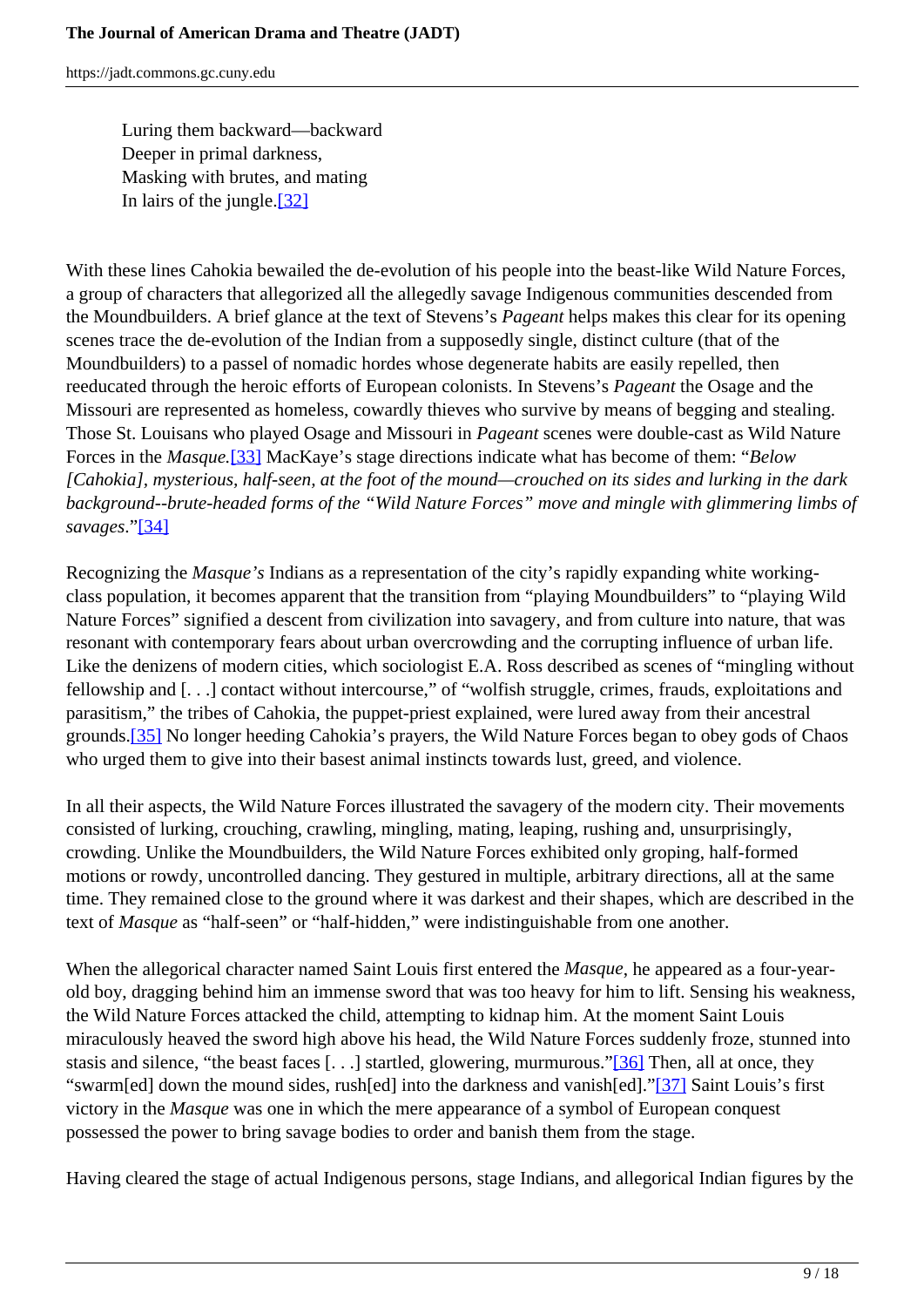end of the first act, the remainder of MacKaye's *Masque* followed the actions of an equally complex representation of the urban masses: the Pioneer. Like the Indian, the Pioneer was familiar from earlier public celebrations. Scenes of pioneers marching with the tools of their various trades or symbolically clearing the land in front of them with axes had been a staple of US civic parades since the eighteenth century.[38] Participants in such performances embodied the nation's pursuit of manifest destiny and the conquest of the frontier. In the *Masque of St. Louis*, however, the Pioneer was adapted to reflect twentiethcentury concerns. Whereas the *Masque's* Moundbuilders illustrated a vanished preindustrial and protonational collective subject, the Pioneers of the second act represented an emerging national and progressive collective subject, one that must repeatedly confront the problems of participatory democracy in an age of industrialization and mass immigration.

The first of the *Masque's* Pioneers entered a theatrical space from which the ritual center, the sacred altar fire of the Moundbuilders, had been removed. The only remaining light on stage emanated from the small shrine at the apex of the center mound. "Marching [forward] in widespread numbers" with spades, scythes, axes, and rifles, the *Masque's* Pioneers were unlike their eighteenth- and nineteenth-century forebears.[39] Carrying useless tools that clear no land, they presented themselves as lost and leaderless bands of men, desperately in search of a place to make camp or a direction in which to move. As if suddenly recognizing the urgent need for guidance, one Pioneer cried out: "Our trails blaze with desire and danger and hope born of to-day. For tomorrow is dim and yesterday–dead. Now lead us to-day! Lead us, St. Louis!" In unison the others echoed: "Lead us, St. Louis!" Emerging from a nearby shrine, Saint Louis suddenly appeared as a young knight clad in white armor with a brilliant white sword. The sword, as tall as the actor, animated the immense spaces of the pageant stage, directing the Pioneers onstage and the spectators' attention. From this scene onward, the Pioneers did not move or act unless directed to do so by Saint Louis and his sword.

As the *Masque's* promptbook reveals, the leaders of each of the three Pioneer groups were given typewritten sheets that explained where their groups should assemble and provided precise instructions for movement and choral speech. When read together, and in conjunction with the text of the *Masque,* they demonstrate the degree to which the Pioneers functioned as an automatic onstage audience, one formed by a reflexive, nearly involuntary instinct to applaud the actions of civic leaders.[40] Though the Pioneers were unable to move forward on their own, they were able to pledge their obedience to new leadership without hesitation. By performing spontaneous consensus and by demonstrating their willingness to be guided by familiar symbols of Anglo-European culture, the Pioneers provided an onstage model of the kind of civic responsiveness SLPDA members hoped St. Louisans would emulate offstage.

Throughout the *Masque's* Second Act, the Pioneers displayed their boundless energy. The prompt sheets instructed them to move swiftly from mound to mound and between various parts of the stage, often for no reason connected to the action of the scene.[41] Though their movement rarely indicated any achievement, it nevertheless performed the dynamism of modernity MacKaye sought to represent. Whereas the measured, ritualized group movement of the Moundbuilders expressed the rhythms of ancient, civilized collectivities, the velocity and urgency of the Pioneers' numerous flights across the stage expressed the rhythms of the modern city.

Though they did not represent a self-organizing collective body on the model of the Moundbuilders, the Pioneers were no less attuned to the necessity of precision, repetition, and rhythm in their collective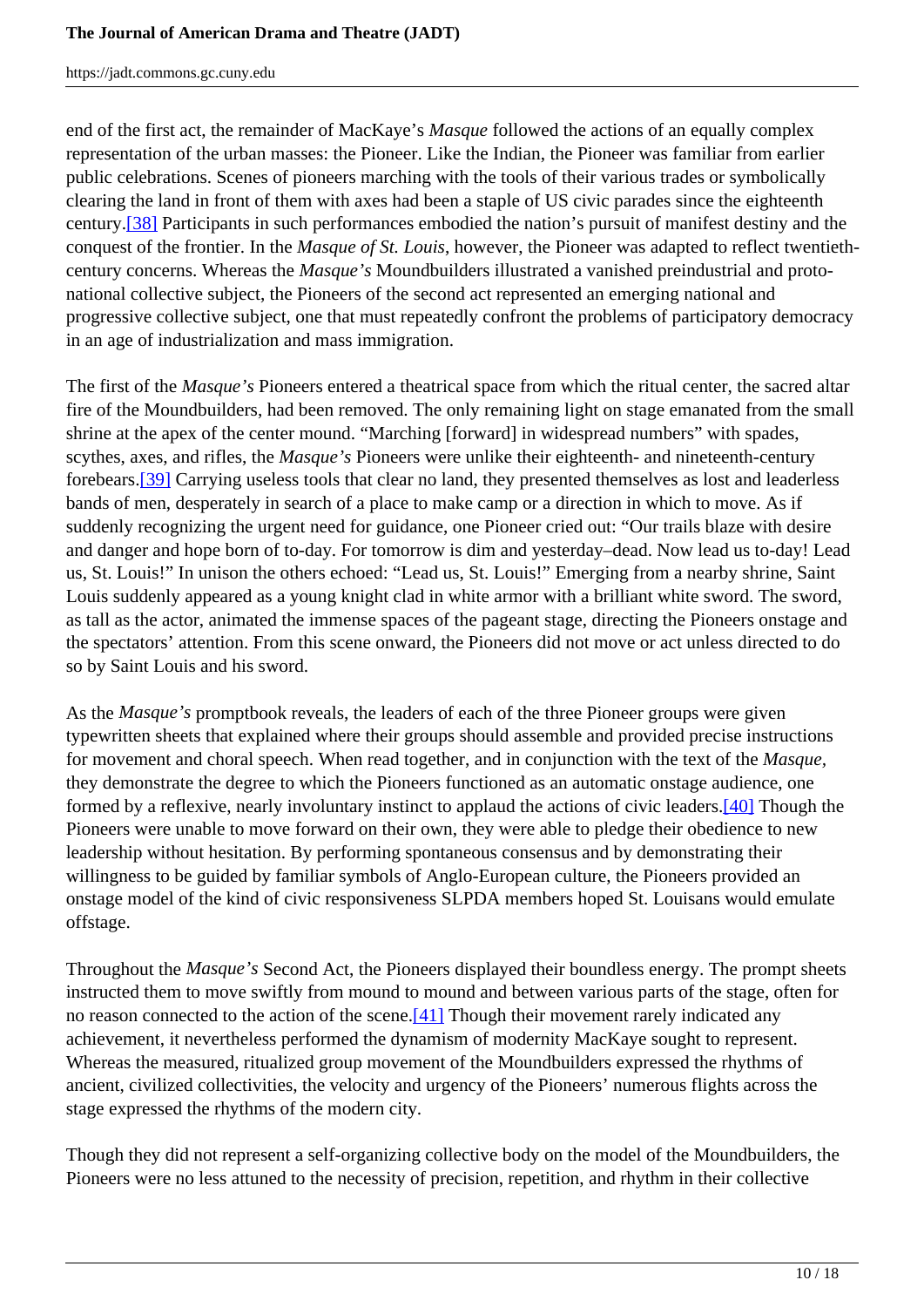#### **The Journal of American Drama and Theatre (JADT)**

https://jadt.commons.gc.cuny.edu

movements. Once they arrived at their appointed positions on the stage, their vocabulary of gestures was even more restricted than that of the Moundbuilders. Confined to gestures of deference and supplication, the prompt sheets instructed them to stand, half-kneel or kneel, to extend their arms up or out, and to point towards symbols as they appear on stage. Perhaps one of the only opportunities for creative selfexpression came in the form of a repeated request, appearing in almost every prompt sheet, for the Pioneers to "make a great show of interest" through audible noises and visible gestures whenever any astonishing action occurred onstage. The Pioneers provided an onstage audience for the allegorical Saint Louis that was intended to serve as an exemplary model for the *Masque's* actual audiences. Their prescribed range of movement suggests that in the *Masque's* view, being an active participant in modern civic life meant being an appreciative and impressionable spectator. It meant performing one's patriotism by recognizing symbols, manifesting visible and audible signs of reverence for them, and agreeing to be led by those who employ them.

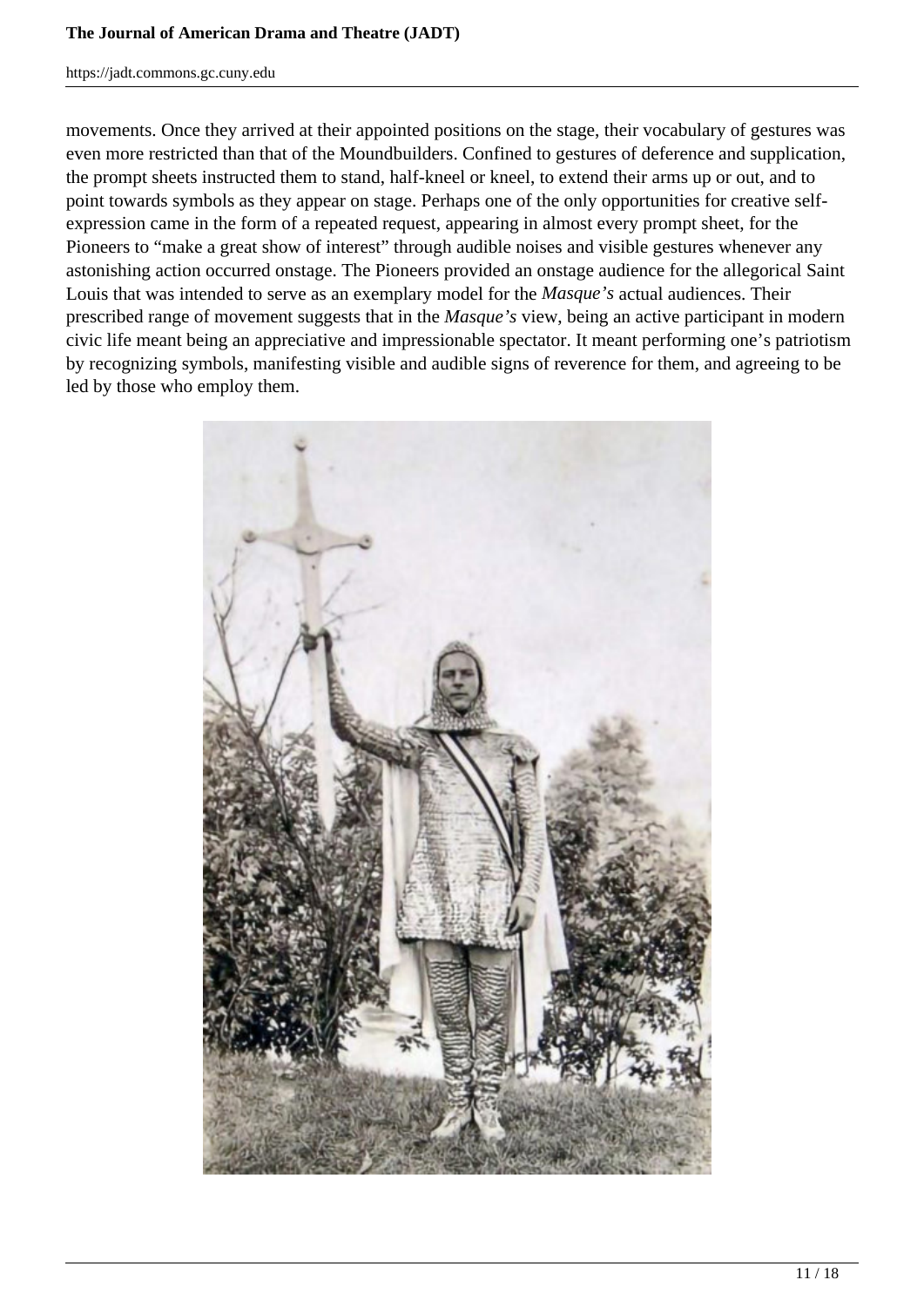#### **The Journal of American Drama and Theatre (JADT)**

https://jadt.commons.gc.cuny.edu

Saint Louis and the Sword, courtesy of Dartmouth College Library.

If MacKaye hoped that audiences would concentrate on the mass symbols and choreographies performed by their fellow citizens, the St. Louis press was more focused on the masses of spectators themselves. Local newspapers attempted to give readers an experience of the *Masque's* scale by printing panoramic photographs of its audiences, which by the end of its run comprised more than a half-million individuals. Many more saw the *Pageant and Masque* during its week of rehearsals prior to opening day. The test of any pageant's success was the degree to which it could hold the attention of its vast crowds. As such, newspaper accounts remarked on the degree to which St. Louisans paid attention to an event that so many had presumed they could not understand. Spectators reportedly sat silent through sizzling summer days just to watch rehearsals, stood in the rain for many hours to gain access to the pageant grounds, and climbed dangerously high into trees to get the best viewing spots.

Sitting amongst the minority of spectators who paid for their seats, Baker described several of his cospectators chattering through the Prelude. From his perspective, they chatter because they are leisureseekers, unaware that they are participating in a civic ritual. Eventually, however, the *Masque* worked its magic; the group became quiet and still as the performance continued. Before they left, he explained, they turned back to look at the stage once more before silently walking away. For Baker, this transformation proved that the *Masque* had succeeded in sparking a moment of collective attention that might be mobilized for social purposes if repeated often enough.[42]

Despite Baker's insistence on its singular social and cultural significance, MacKaye's *Masque*, like so many previous civic entertainments, was absorbed into the urban spectacle it promised to transcend. Local papers reported everything from women overcome by heat, children lost in crowds, horses run astray, and water boys mobbed by thirsty spectators. Far from the ideal of civic enlightenment MacKaye describes in *The Civic Theatre*, spectators at one performance broke through seating barriers and caused a brawl. Rather than diverting attention away from the city's commercial entertainments, some members of the *Pageant and Masque's* chorus performed onstage at one of the city's vaudeville houses immediately after an evening performance of the *Masque.*

Although the *Masque*'s critical and popular success was unsurpassed by any previous or subsequent event to emerge from the American Pageantry movement, its legacy remains fraught. On the one hand, the *Masque's* success directly contributed to the passing of the charter, which in addition to its construction projects ensured stronger concentration of authority in the mayor's office, fewer elected and more appointed positions, and rezoning provisions that narrowed participation in the political process. On the other hand, it also led to the establishment of the St. Louis Municipal Opera Company, the expansion of St. Louis's public arts programs, and the construction of a permanent outdoor amphitheater in Forest Park.

Despite MacKaye's belief that large-scale participation in the *Masque* would encourage St. Louisans to work together for reforms that grew out of their own desires and imaginations, he misunderstood the extent to which the SLPDA's interpretation of the *Masque* as well as its definition of popular participation predetermined its potential social meanings. Luther Ely Smith, who saw the *Masque* as evidence of "the [same] civic spirit which will build our bridge, pass our charter, [and] stretch a plaza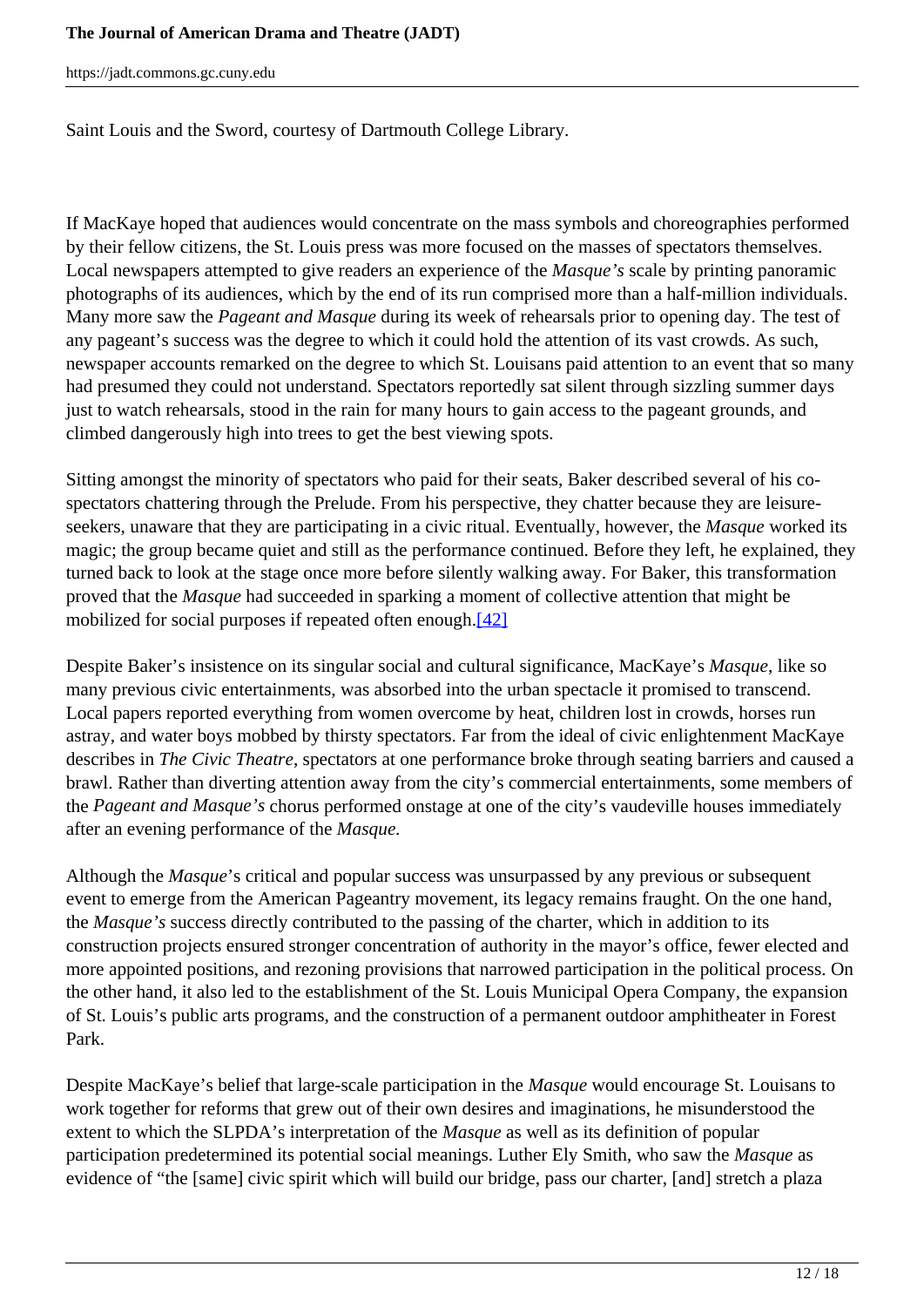from 12th Street to Grand Avenue" was but one of many voices echoing the official interpretation.[43] In the end, MacKaye's *Masque* may have taught St. Louisans more about collectively performing towards the aspirations of its leaders, than about collective action or even collective dreaming. It stands as an unusual cultural experiment, and as a reminder that greater participation by citizens in the social and cultural work of performance neither equates nor necessarily leads to greater participation in official political processes. The work of coalition-building requires more sustainable performance practices than pageant-makers like MacKaye tended to have in mind. Acts of inclusion, when performed on a monumental scale, have the power to make a positive impact on communities, and even to instantiate processes of engagement, but their long-term efficacy depends on how they cultivate the meaning and the practice of collective participation before, during, and after the crowds go home.

**Shilarna Stokes** is a Lecturer in Theater Studies at Yale University. Her research centers on how mass theatrical events give shape to ideas about public space, collectivity, and political life.

[1] George Pierce Baker, "The Pageant and Masque of St. Louis." *World's Work*, vol. 28 (Aug 1914), 389. Though known primarily for pioneering the study of playwriting in the United States, Baker was a prominent advocate of pageantry as well as a pageant writer and director.

[2] Thomas Dickinson, *Playwrights of the New American Theater* (New York: McMillan, 1925), 19. Despite his lack of popular success, Dickinson and others considered MacKaye one of the most important playwrights of his day. His most well-known plays are *The Canterbury Pilgrims* (1903), *Jeanne d'Arc* (1906), *Sappho and Phaon* (1907), *The Scarecrow* (1911), and *Yankee Fantasies* (1912).

[3] Directly quoting Craig's *On the Art of the Theatre* (1912) in his own book, MacKaye described realism as "the blunt statement of life, something everybody misunderstands while recognizing," (Percy MacKaye, *The Civic Theatre in Relation to the Redemption of Leisure.* New York: Mitchell Kennerley, 1912: 28). Despite their occasional disagreements, MacKaye and Craig were lifelong friends and correspondents. On their relationship, see Susan Valeria Harris Smith, *Masks in Modern Drama* (Berkeley: UC Press, 1984): 49-84.

[4] Percy MacKaye, quoted in Joyce Kilmer, *Literature in the Making, By Some of its Makers* (New York: Harper, 1917), 314.

[5] Letter from Percy MacKaye to Grenville Vernon, March 12, 1907, courtesy of Dartmouth College Library. MacKaye's work in the masque genre predated the rise of the pageantry movement. The *Saint-Gaudens Masque*, performed at the Cornish Art Colony in 1905, was MacKaye's first critical success. His first pageant was performed at Gloucester, Massachusetts in August 1909 and, though it never materialized, he developed a pageant for Pittsburgh, Pennsylvania in 1910. After *The Masque of St. Louis* MacKaye created his most well-known and most often studied masque, *Caliban by the Yellow Sands,* based on Shakespeare's *The Tempest.* It was produced both in New York and Boston in 1916. MacKaye remained a member of the American Pageantry Association's Board of Directors until its dissolution in 1930.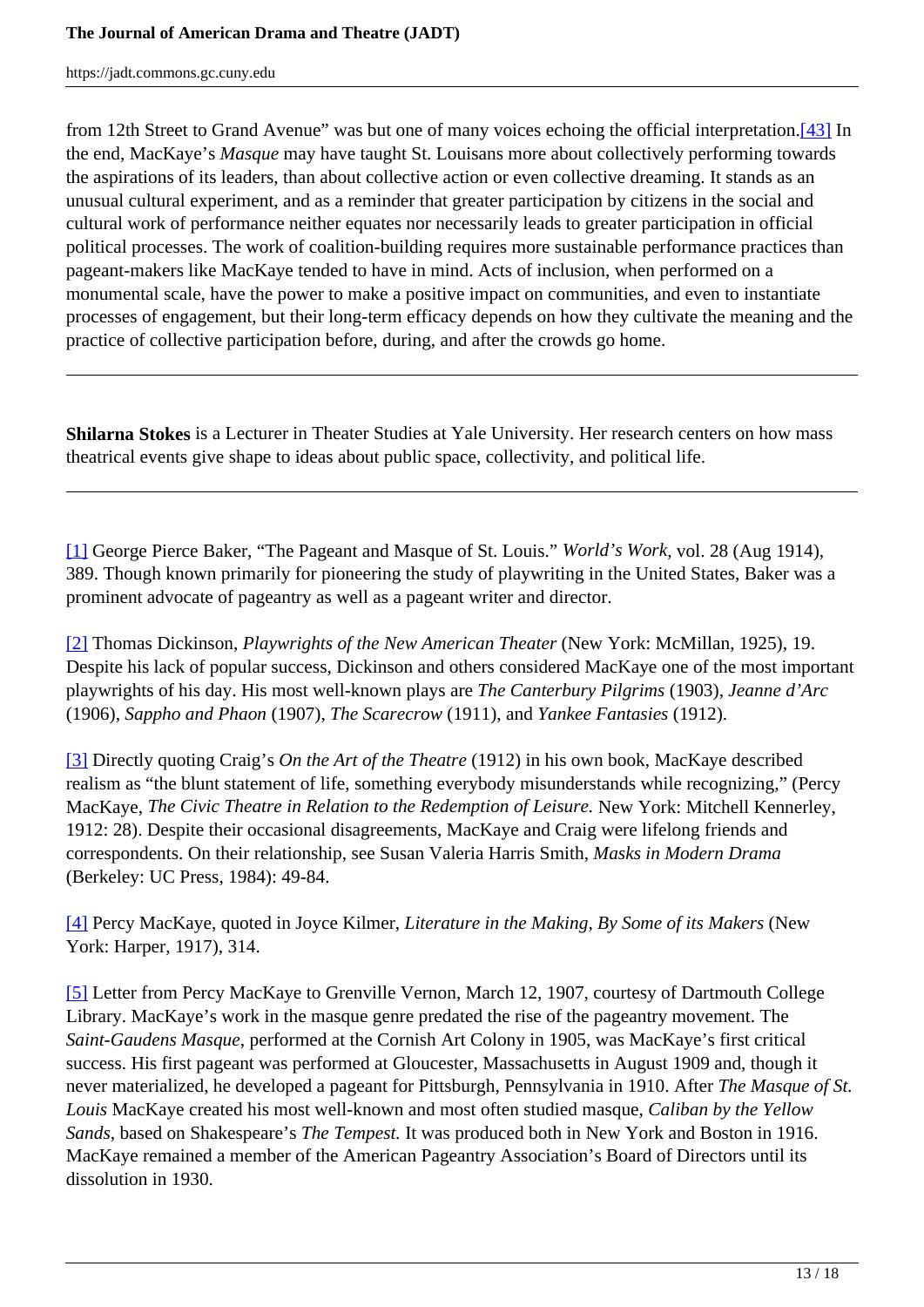[6] David Glassberg's *American Pageantry: the Uses of Tradition in the Early Twentieth Century* (Chapel Hill: University of North Carolina Press, 1990) currently serves as the starting point for scholarship on MacKaye's *Masque*. Two dissertations also consider the event in some detail from different perspectives: Kenneth Graeme Bryant, "Percy MacKaye and the Drama of Democracy," (PhD diss., Univ. of Nebraska, Lincoln, 1991), ProQuest AAT 9200131, and Michael Peter Mehler, "Percy MacKaye: Spatial Formations of a National Character," (PhD diss., University of Pittsburgh, 2010), ProQuest AAT 3417299.

[7] A bibliography of contemporary works on American pageantry can be found in Caroline Hill Davis, *Pageants in Great Britain and the United States: a List of References* (New York: New York Public Library Association, 1916). The American Pageant Association (APA), founded in 1913, was organized for the purposes of protecting the new genre from commercialization, disorganization, and low aesthetic standards. Its founding and development is discussed in Naima Prevots, *American Pageantry*: *a Movement for Art and Democracy* (Ann Arbor: UMI Research Press, 1990).

[8] For examples of the variety of forms that current pageant scholarship takes, see the following: Karen Blair, "Pageantry for Women's Rights: The Career of Hazel MacKaye, 1913-1923, *Theatre Survey*, Vol. 31, no. 1: 23-46; Brook Davis, "Let the children speak: The 'Pageant of Sunshine and Shadow,' a child labor pageant by Constance D'Arcy Mackay," *Theatre Studies*, 1997, Vol. 4: 33-44; Brian Hallstoos, "Pageant and Passion: Willa Saunders Jones and Early Black Sacred Drama in Chicago," *Journal of American Drama and Theatre*, 2007, Vol. 19, no. 2: 77-97; Hannah Hammond, "A Masque on Behalf of the Birds," *New England Theatre Journal*, Vol. 27: 41-62; Jenna L. Kubly, "Staging the Great War in the National Red Cross Pageant," *Journal* of *American Drama and Theatre*, 2012, Vol. 24, no. 2: 49-66.

[9] Percy MacKaye, *The Civic Theatre in Relation to the Redemption of Leisure*, 30-31. In *the Civic Theatre* MacKaye draws heavily on Jane Addams's *Spirit of Youth and the City Streets* (1909) and Michael D. Davis' *Exploitation of Pleasure* (1911) for support for his ideas. See also, George Elliott Howard, "Social Psychology of the Spectator," *American Journal of Sociology*, vol. 18, No. 1 (July 1912): 37-41.

[10] Percy MacKaye, "On the Need of Imagination in the Drama of To-day," *Harvard Advocate*, vol. 63, no. 10 (June 30, 1897): 140.

[11] Luther Gulick, quoted in Glassberg, *American Pageantry*, 199.

[12] Percy MacKaye, *Saint Louis: A Civic Masque* (New York: Doubleday, 1914), xi-xii.

[13] Anne Throop Craig, "Pageantry," *Encyclopedia Americana* (Encyclopedia Americana Co., 1919): 101.

[14] Percy MacKaye, "Worcester Address on Pageantry," February 26, 1912, courtesy of Dartmouth College Library; MacKaye, *Saint Louis*, xiv.

[15] MacKaye, *Saint Louis*, x.

[16] Ibid., xvi-xix.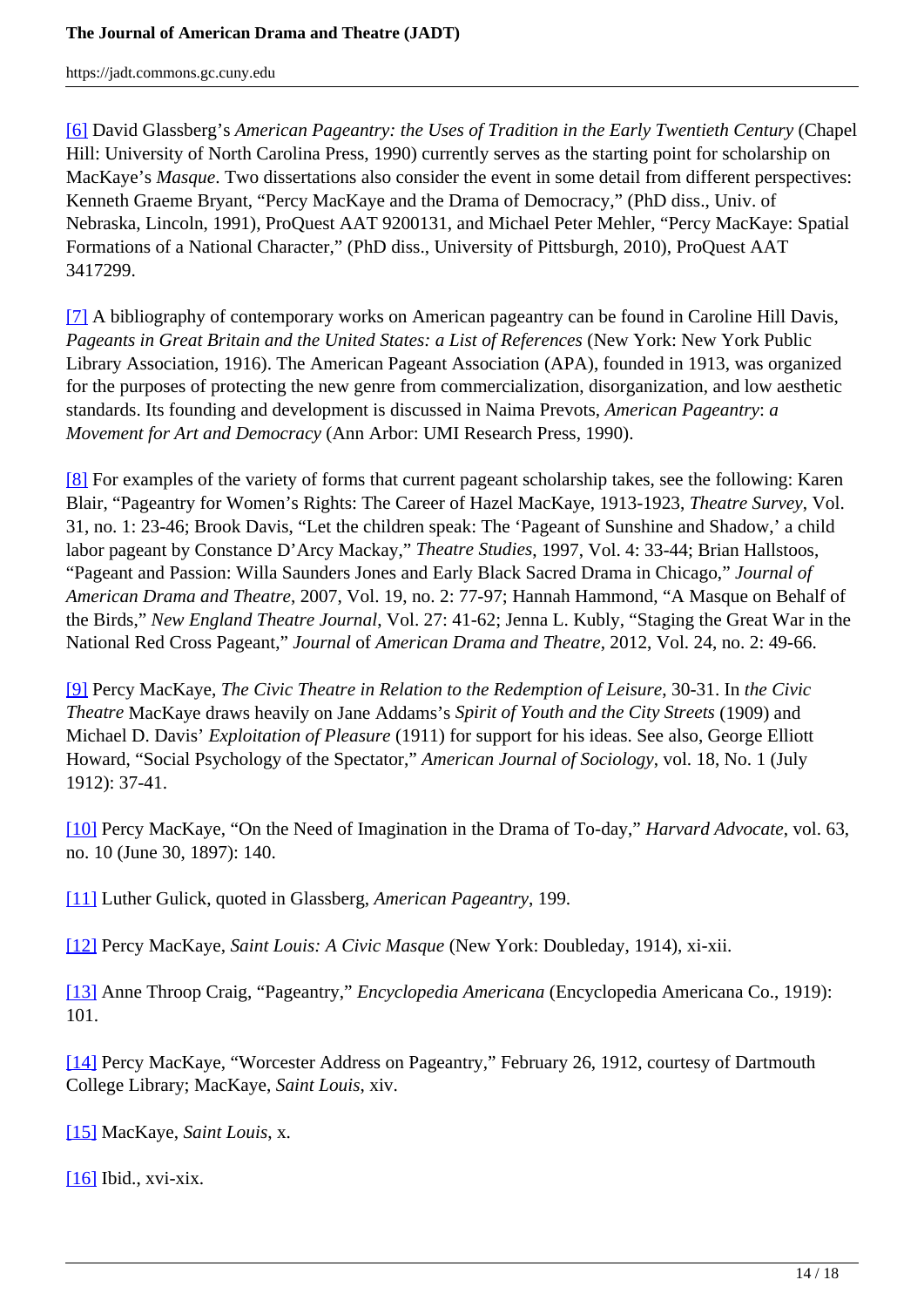[17] Tara Zahra, *The Great Departure: Mass Migration from Eastern Europe and the Making of the Free World* (New York: W.W. Norton & Company, 2016), 4. For demographic data see *The Thirteenth Census of the United States Taken in the Year 1910: Statistics for Missouri*, 602-622.

[18] My description of the casting process is based on Glassberg, 178-181, and upon documents in the Dartmouth College Library.

[19] Alessandra Lorini, *Rituals of Race: American Public Culture and the Search for Racial Democracy* (Charlottesville: Virginia University Press, 1999), 236-243.

[20] Glassberg, *American Pageantry*, 178; Philip J. Deloria, *Playing Indian* (New Haven: Yale University Press, 1998), 5.

[21] MacKaye, *Saint Louis*, xix.

[22] Shari Huhndorf, *Going Native* (Ithaca: Cornell University Press, 2001): 3, 14.

[23] Rosemarie K. Bank, "Show Indians/Showing Indians: Buffalo Bill's Wild West, the Bureau of Indian Affairs, and American Anthropology," *Journal of Dramatic Theory and Criticism*, vol. 26 (Fall 2011): 152.

[24] L.G. Moses, "Indians on the Midway: Wild West Shows and the Indian Bureau at the World's Fairs, 1893-1904," *South Dakota History, vol.* 21 (Fall 1991): 24.

[25] Sally A. Kitt Chapel, *Cahokia: Mirror of the Cosmos* (Chicago: University of Chicago Press, 2002), 142-145.

[26] Baker, 391.

[27] Ernest Harold Baynes, "The Biggest Show Ever Staged," *Boston Evening Transcript*, undated, courtesy of Dartmouth College Library.

[28] Joseph Lindon Smith was a painter known primarily for the skill with which he recreated ancient artifacts discovered on archaeological expeditions in Egypt. My description of his choreography for the Prelude is based on more than fifty rehearsal and performance photographs in the Dartmouth College Library, as well as dozens of newspaper accounts from MacKaye's scrapbook on the *Masque*, also in the Dartmouth College Library.

[29] MacKaye wrote this on the back of a photograph of Cahokia in the PMK Papers. Edward Gordon Craig explains his theory of the Über-marionette in *On the Art of the Theatre* (New York: Taylor & Francis, 2008), 54-94. Both Robert Edmond Jones and Thomas Dickinson regarded the *Masque* as the only theatrical work to successfully explore the possibilities of the Über-marionette on the US stage.

[30] MacKaye, *Saint Louis*, x.

[31] MacKaye, *The Civic Theatre* (fn.), 27.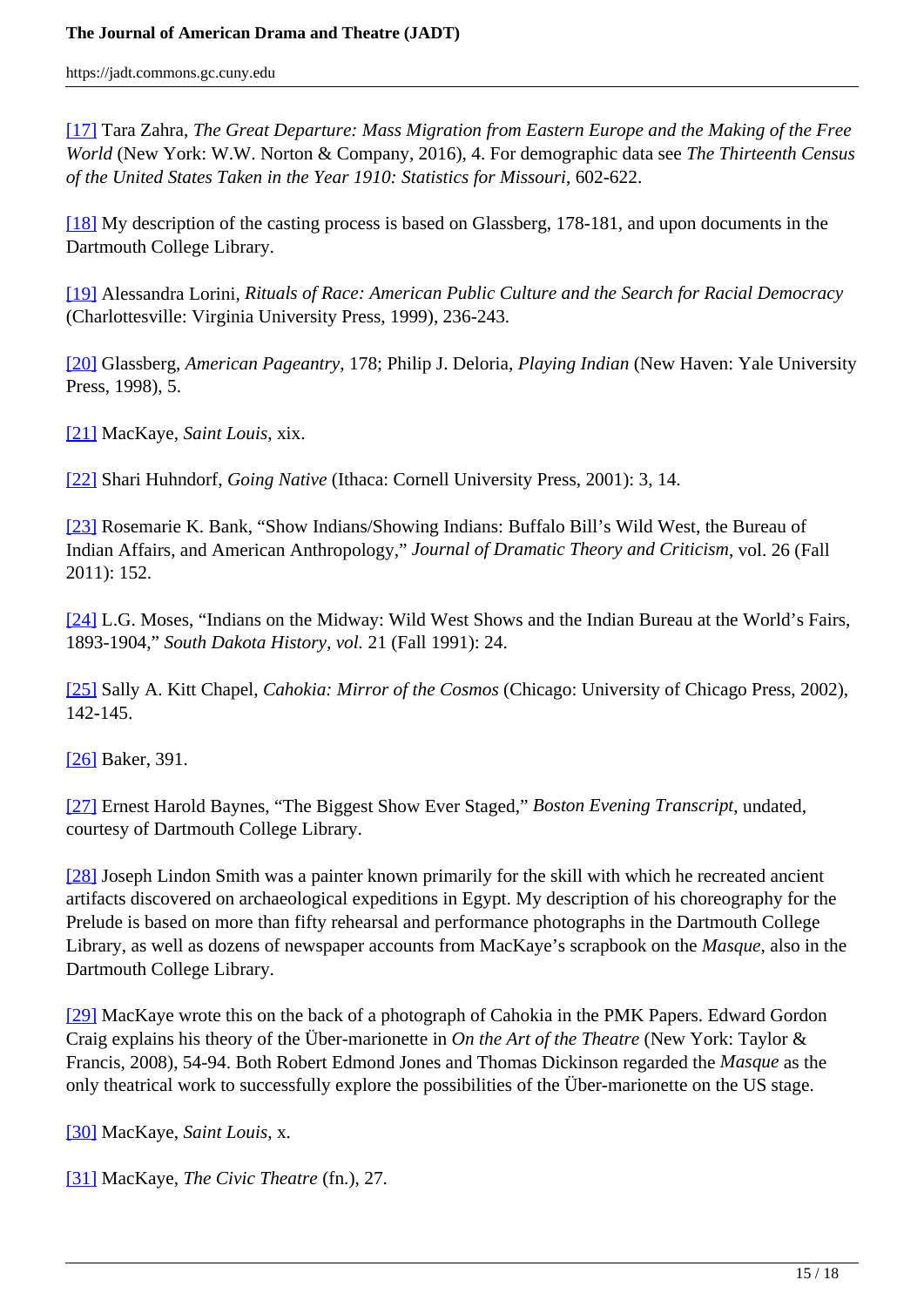[32] MacKaye, *Saint Louis*, 7-8.

[33] *Program of the Pageant and Masque of St. Louis*, PMK Papers.

[34] MacKaye, *Saint Louis*, 5.

[35] Edward Alsworth Ross, *Social Control: A Survey of the Foundations of Order* (New York: MacMillan, 1901), 19. Highly influential during his lifetime (1866-1951), Ross wrote twenty-seven books and over 300 articles on social psychology, history, and urban reform.

[36] MacKaye, *Saint Louis*, 22.

[37] Ibid.

[38] See, for examples, Susan G. Davis, *Parades and Power: Street Theater in Nineteenth-Century Philadelphia* (Philadelphia: Temple UP, 1986), David Waldstreicher*, In the Midst of Perpetual Fetes: the Making of American Nationalism, 1776-1820* (Chapel Hill: UNC Press, 1997), and Simon P. Newman, *Parades and the Politics of the Street: Festive Culture in the Early American Republic (Philadelphia:* Univ. of Pennsylvania Press, 2000).

[39] MacKaye, *Saint Louis*, 42.

[40] Promptbook of *The Masque of St. Louis*, courtesy of Dartmouth College Library.

[41] Ibid.

[42] Baker, 391.

[43] Luther Ely Smith, "Pageant to Make City Better Place to Live In," *Bulletin of the Pageant and Masque of Saint Louis*, *No. 2*: 7.



"Choreographies of the Great Departure: Building Civic Bodies in the 1914 *Masque of St. Louis*" by Shilarna Stokes

ISNN 2376-4236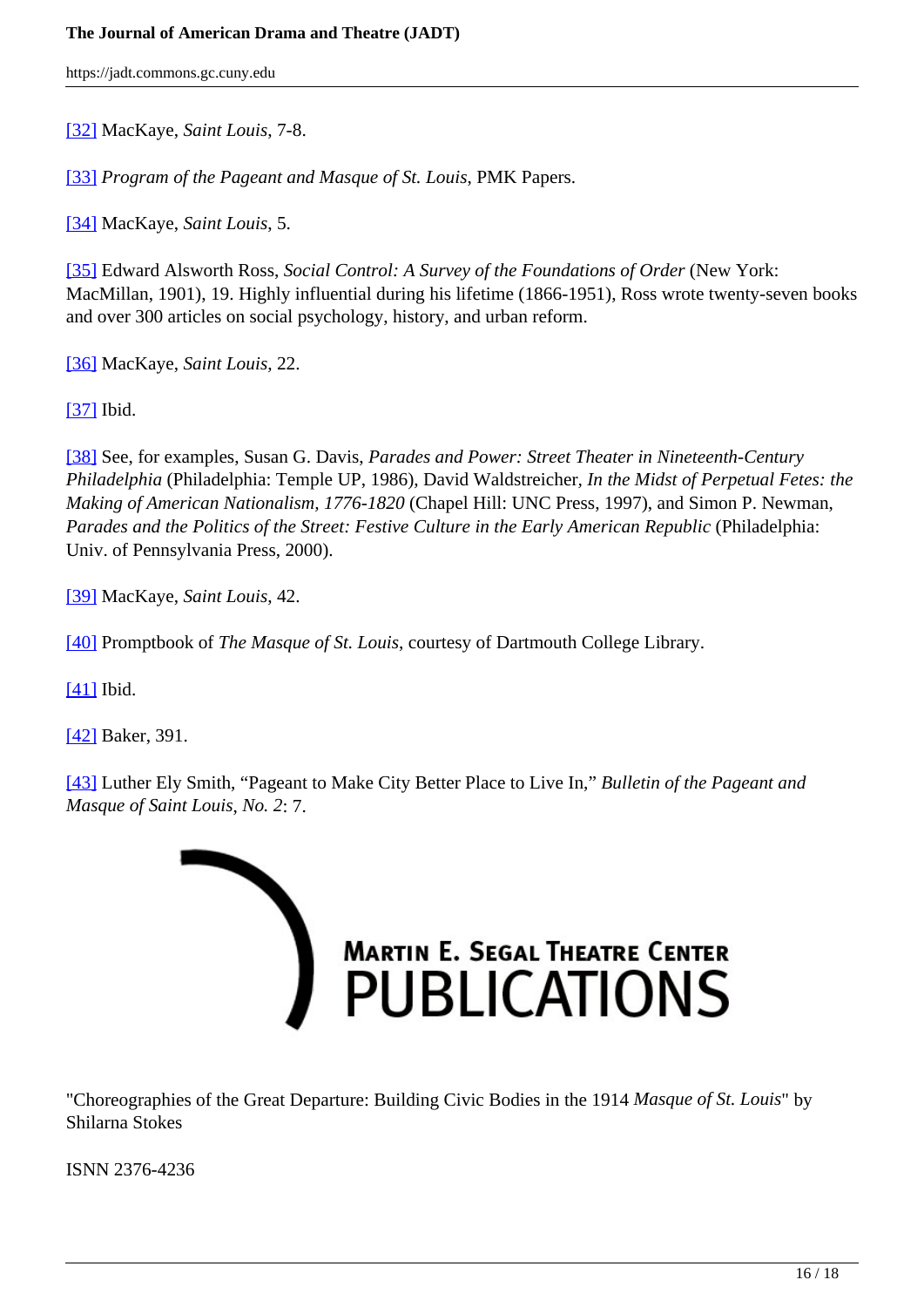## *The Journal of American Drama and Theatre*

Volume 31, Number 3 (Spring 2019) ©2019 by Martin E. Segal Theatre Center

## **Editorial Board:**

Guest Editors: Lezlie Cross and Ariel Nereson Co-Editors: Naomi J. Stubbs and James F. Wilson Advisory Editor: David Savran Founding Editors: Vera Mowry Roberts and Walter Meserve

#### **Editorial Staff:**

Managing Editor: Kiera Bono Editorial Assistant: Ruijiao Dong

### **Advisory Board:**

Michael Y. Bennett Kevin Byrne Tracey Elaine Chessum Bill Demastes Stuart Hecht Jorge Huerta Amy E. Hughes David Krasner Esther Kim Lee Kim Marra Ariel Nereson Beth Osborne Jordan Schildcrout Robert Vorlicky Maurya Wickstrom Stacy Wolf

## **Table of Contents:**

- "Introduction: Embodied Arts" by Lezlie Cross and Ariel Nereson
- "'Must Be Heavyset': Casting Women, Fat Stigma, and Broadway Bodies" by Ryan Donovan
- "Unruly Reproductions: The Embodied Art of Mimicry in Vaudeville" by Jennifer Schmidt
- "Choreographies of the Great Departure: Building Civic Bodies in the 1914 *Masque of St. Louis*" by Shilarna Stokes